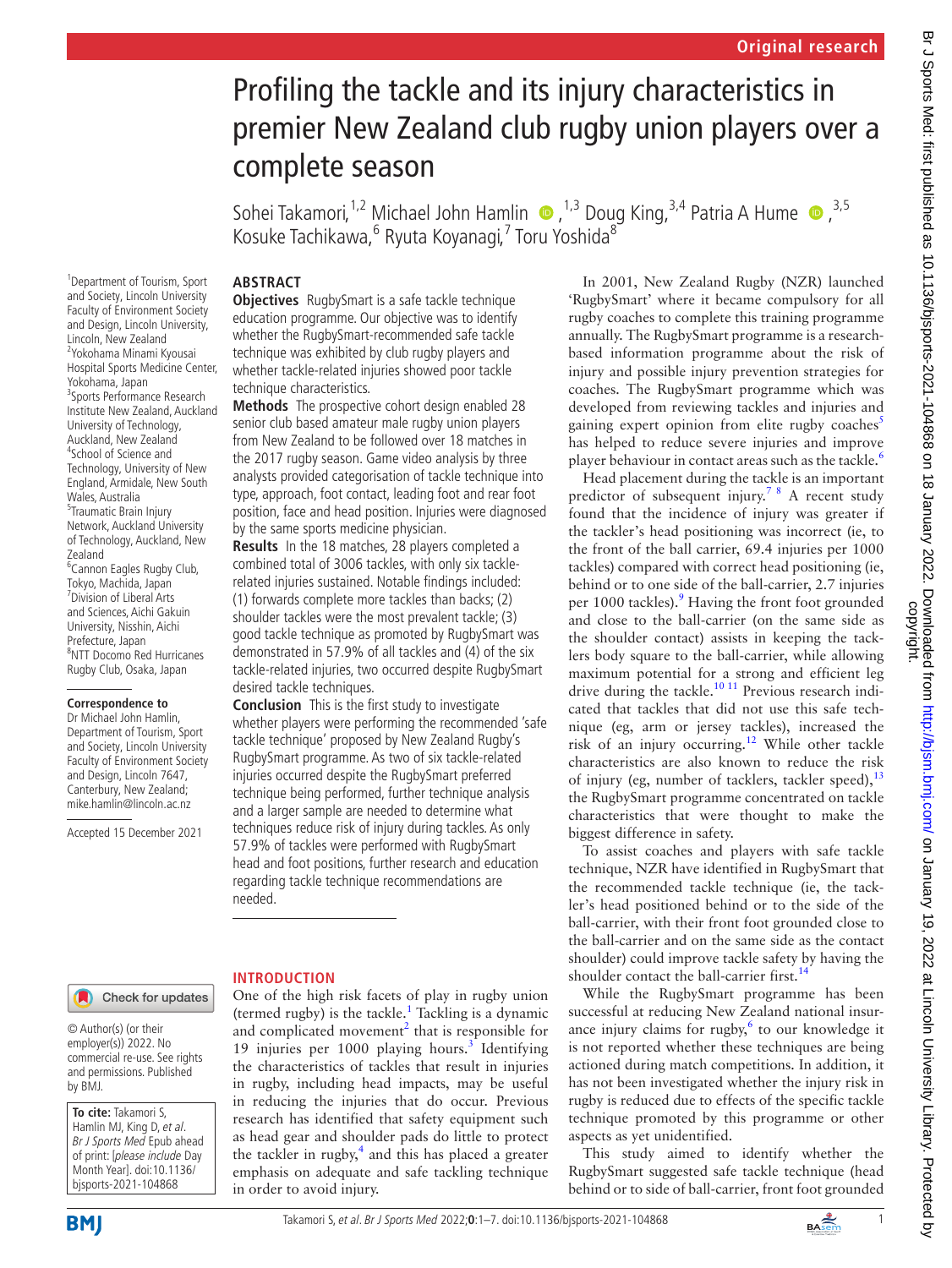

**Figure 1** The eight characteristics and 28 categories used to describe the tackle. The tick (✓) indicates those characteristics that are considered desirable according to the NZR RugbySmart programme. NZR, New Zealand Rugby.

and same side as shoulder contact) was exhibited by club rugby players during a competitive season. A second purpose was to assess if tackle techniques being undertaken by players had any influence on the incidence of tackle-related injuries.

# **METHODS**

# **Ethics**

Participants were informed of the benefits and risks of the investigation prior to signing an institutionally approved informed consent document to participate in the study.

# **Research design and participants**

The study used a prospective cohort design to follow senior club based amateur rugby players from the Christchurch region in New Zealand over 18 matches during the 2017 competition season. Previous research on injury incidence with correct and incorrect head positioning, $\frac{9}{2}$  $\frac{9}{2}$  $\frac{9}{2}$  suggested that at least 2170 (correct head position) and 217 (incorrect head position) tackles would be required in each group to achieve 80% power at an alpha level of 0.05. The 28 male players  $(21.4 \pm 2.0 \text{ years}, 1.8 \pm 0.9 \text{ m},$  $97.1 \pm 12.3$  kg, mean $\pm$ SD) from one domestic senior premier division (division 1) rugby team had a high skill level, with 79% selected to play for higher-level representative teams at the end of the season.

# **Video collection of match data**

For each match, players' two-dimensional kinematics were recorded from two views perpendicular to one another. Two cameras, (50Hz, Panasonic HC-WX970M, Tokyo, Japan) were <span id="page-1-0"></span>positioned at a height of  $\sim$ 3 m above the ground; one was situated at the half-way line, and the other between the goal posts at the end of the field. The field of view for both cameras were optimised by zooming in to the play while allowing the entire play to be imaged during the action.

# **Tackle technique video analysis**

Independent game video analysis by three experienced rugby video analysts (KT, RK and TY) provided categorisation of tackle technique into type, approach, foot contact, leading foot and rear foot position, face and head position using a video analysis programme (Sportscode Elite, V.10.3.36, Sportstec, France). The game's coding was checked by an additional video analyst. In instances where the first two analysts did not agree on coding a third analyst discussed the disparate coding with the two analysts to seek a consensus.

# **Tackle technique characteristic definitions and classification**

A tackle was defined as 'any event where one or more tacklers (player or players making the tackle) attempted to stop or impede the ball-carrier (player carrying the ball), whether or not the ball-carrier was brought to ground'*.* [12](#page-6-9)

A tackle template of eight categories (a total of 28 items) describing the tackle event and match and player information was developed using previous research<sup>[2](#page-6-1)</sup> which enabled the coding of the tackles as they occurred (see [figure](#page-1-0) 1). [Table](#page-2-0) 1 contains the definitions used for the 28 items.

Characteristics of a good tackle, as promoted by RugbySmart include: (1) The tackler's head positioned behind or to the side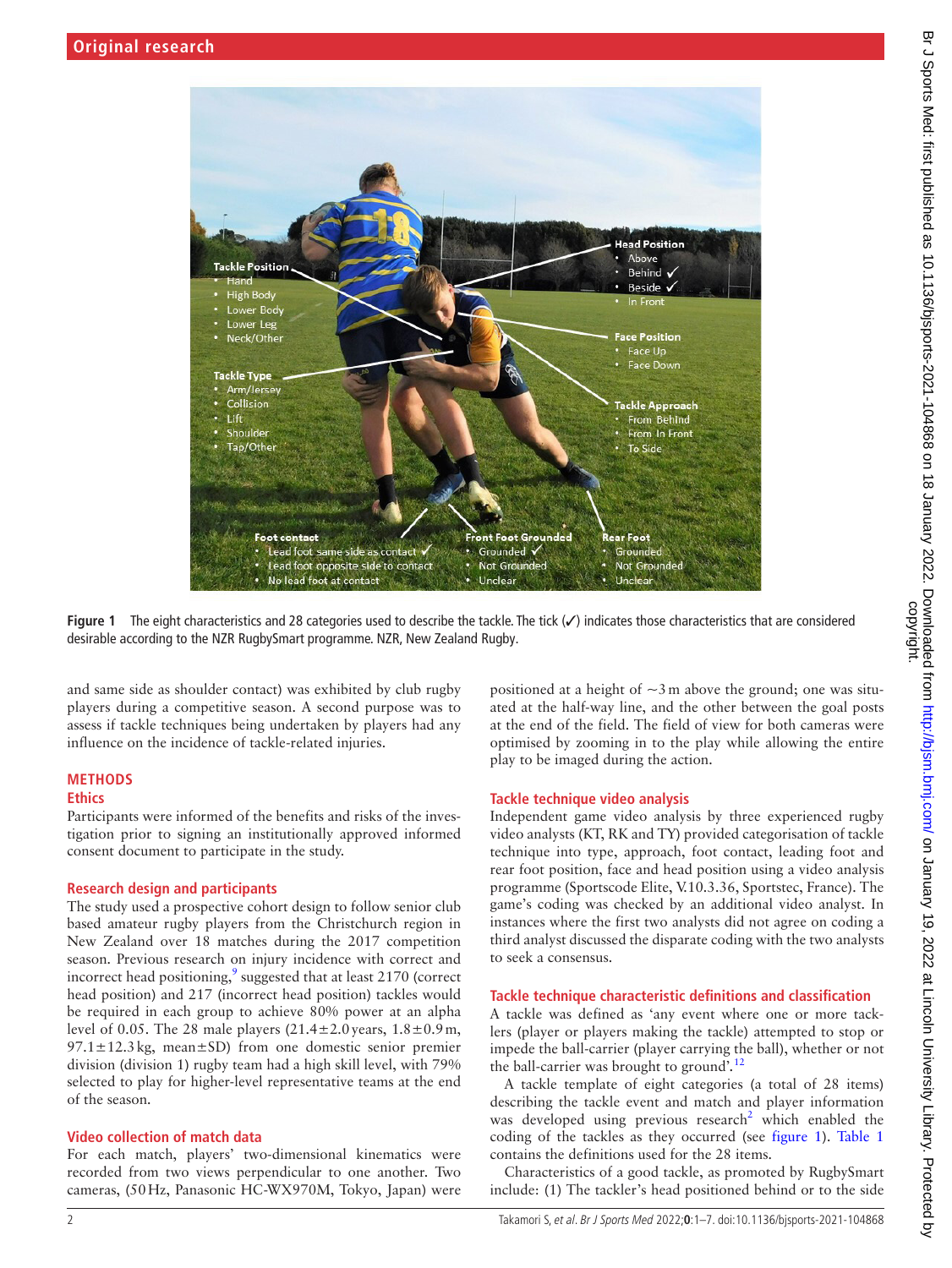<span id="page-2-0"></span>**Table 1** Tackle characteristics of amateur senior premier rugby union players in New Zealand for 18 matches in one season

|                                                                                        | n    | $\frac{0}{0}$ |
|----------------------------------------------------------------------------------------|------|---------------|
| Tackle type                                                                            |      |               |
| Arm/Jersey-Tackler impedes ball-carrier with upper limbs or holds<br>jersey.           | 538  | 18.0          |
| Collision-Tackler impedes ball-carrier without use of arms.                            | 945  | 31.4          |
| Lift-Tackler raises ball-carrier's hips above ball-carriers head.                      | 12   | 0.4           |
| Shoulder-Tackler contacts ball-carrier with the shoulder as first<br>point of contact. | 1483 | 49.3          |
| Tap/other-Tackler trips ball-carrier with hand on lower limb/or<br>other tackles.      | 28   | 0.9           |
| Front foot arounded                                                                    |      |               |
| Yes-Tackler's front foot is grounded and close to ball-carrier.                        | 2521 | 83.9          |
| No-Tackler's front foot is not grounded.                                               | 316  | 10.5          |
| No foot/unclear-Tackler's has no front foot grounded or it is<br>unclear.              | 169  | 5.6           |
| Foot contact                                                                           |      |               |
| Same side-Tackler's lead foot on same side at contact.                                 | 2043 | 68.0          |
| Opposite side-Tackler's lead foot on opposite side at contact.                         | 613  | 20.4          |
| No-No lead foot at contact.                                                            | 350  | 11.6          |
| Rear foot                                                                              |      |               |
| Grounded-Tackler's rear foot is grounded.                                              | 1809 | 60.2          |
| Off ground-Tackler's rear foot is not grounded.                                        | 1027 | 34.1          |
| Unclear-Tackler's rear foot position is unclear.                                       | 170  | 5.7           |
| Tackle approach                                                                        |      |               |
| From behind player-Tackler makes contact with ball-carrier from<br>hehind.             | 238  | 7.9           |
| From in front of player-Tackler makes contact in front of the<br>ball-carrier.         | 1684 | 56.0          |
| To the side of player-Tackler makes contact with ball-carrier's<br>side.               | 1084 | 36.1          |
| <b>Tackle position</b>                                                                 |      |               |
| Hand-Tackler makes contact with ball-carrier's hand/arm.                               | 51   | 1.7           |
| High body-Tackler makes contact with ball-carrier from the hip<br>to the shoulder.     | 2016 | 67.1          |
| Lower body-Tackler makes contact with ball-carrier between<br>knees and hip.           | 791  | 26.3          |
| Lower leg-Tackler makes contact with ball-carrier below the<br>knees.                  | 115  | 3.8           |
| Neck/other-Tackler makes contact with ball-carrier above the<br>shoulder/other.        | 33   | 1.1           |
| Face position                                                                          |      |               |
| Face up-Tackler's face is up during contact.                                           | 2560 | 85.2          |
| Face down-Tackler's face is down during contact.                                       | 446  | 14.8          |
| Head position                                                                          |      |               |
| Above-Tackler's head is higher than ball-carrier's body during<br>contact.             | 125  | 4.1           |
| Behind-Tackler's head is at the back of ball-carrier's body during<br>contact.         | 1550 | 51.6          |
| Beside-Tackler's head is next to ball-carrier's body during contact.                   | 1231 | 41.0          |
| In front- Tackler's head is in front of ball-carrier's body during<br>contact.         | 100  | 3.3           |

Data are tackle numbers and percentages of total tackles made in all games over the season.

of the ball-carrier; (2) The front foot grounded close to the ballcarrier and (3) The front foot on the same side as the contact shoulder ([https://www.rugbysmart.co.nz/improving-perfor](https://www.rugbysmart.co.nz/improving-performance/tackle-technique/)[mance/tackle-technique/](https://www.rugbysmart.co.nz/improving-performance/tackle-technique/)). These characteristics were developed though the review of tackles and tackle related injuries.<sup>1 15</sup> In addition, it is considered good technique to have the face position up (ie, the tackler's face is facing forwards towards the oncoming ball-carrier, rather than downwards with the ballcarrier out of view), the rear foot grounded, and a high body

<span id="page-2-1"></span>**Table 2** Tackle completion by rugby position for 28 amateur senior premier rugby players in New Zealand for 18 matches in one season

| <b>Player position</b>                                                                                                                                                                                                                                     | Tackle<br>count | Tackle<br>% | Tackle per match<br>$(mean \pm SD)$ |
|------------------------------------------------------------------------------------------------------------------------------------------------------------------------------------------------------------------------------------------------------------|-----------------|-------------|-------------------------------------|
| Forwards*                                                                                                                                                                                                                                                  | 1982            | 65.9        | $22 \pm 10$                         |
| Hookert, $\pm$ , $\S$ , $\P$ , $**$ , $\pm\uparrow$ , $\pm\downarrow$ , $\S$ $\S$                                                                                                                                                                          | 260             | 8.7         | $14\pm 6$                           |
| Proptt, $\pm \pm$ , §§, ¶¶, ***                                                                                                                                                                                                                            | 460             | 15.3        | $26 + 8$                            |
| Lock + +, $\frac{55}{11}$ , $\frac{11}{11}$ , $\frac{11}{11}$                                                                                                                                                                                              | 499             | 16.6        | $28 + 7$                            |
| Flankertt, $\pm\pm$ , §§, ¶¶, ***                                                                                                                                                                                                                          | 504             | 16.8        | $28\pm9$                            |
| Number 81, ‡, §, ¶, **, ††, ‡‡, §§                                                                                                                                                                                                                         | 259             | 8.6         | $14\pm 6$                           |
| Backsttt                                                                                                                                                                                                                                                   | 1024            | 34.1        | $12+7$                              |
| Half backtt, ##, §§, ¶¶, *** <sup>cgjkl</sup>                                                                                                                                                                                                              | 226             | 7.5         | $13\pm5$                            |
| First five $t_1$ , $t_2$ , $s_3$ , $s_1$ , $s_2$ , $s_3$ , $s_4$ , $s_5$ , $s_6$ , $s_7$ , $s_7$ , $s_8$ , $s_1$ , $s_2$ , $s_3$ , $s_4$ , $s_5$ , $s_6$ , $s_7$ , $s_8$ , $s_1$ , $s_2$ , $s_3$ , $s_4$ , $s_5$ , $s_6$ , $s_7$ , $s_8$ , $s_1$ , $s_2$ , | 228             | 7.6         | $13\pm5$                            |
| Midfield back $\P\P$ , t, t, s, ***, $\P$ , **, $\pm$ , ss                                                                                                                                                                                                 | 334             | 11.1        | $19\pm8$                            |
| Wingt, ‡, §, ¶, **, ††, §§, ¶¶, ***                                                                                                                                                                                                                        | 185             | 6.1         | $10\pm 6$                           |
| Full backt, ‡, §, ¶, **, ††, §§, ¶¶, ***                                                                                                                                                                                                                   | 51              | 1.7         | $3+2$                               |
| *Significant difference (n<0.05) with hacks                                                                                                                                                                                                                |                 |             |                                     |

\*Significant difference (p<0.05) with backs. †Significant difference (p<0.05) with prop. ‡Significant difference (p<0.05) with lock §Significant difference (p<0.05) with flanker ¶Significant difference (p<0.05) with half back \*\*Significant difference (p<0.05) with first five ††Significant difference (p<0.05) with midfield back ‡‡Significant difference (p<0.05) with wing §§Significant difference (p<0.05) with full back ¶¶Significant difference (p<0.05) with hooker \*\*\*Significant difference (p<0.05) with number 8

†††Significant difference (p<0.05) with forwards

tackle position. As such we classified tackle technique using the count of the desired tackle characteristics from the three RugbySmart promoted categories. We considered less than 3/3 as poor tackle technique.

### **Match injuries**

Match injuries were recorded by a registered sport medicine physician (ST) using the 2007 consensus statement of the International Rugby Board's (now World Rugby's) definition of injury (ie, physical insult that occurred during the rugby match that resulted in the player being unable to take full part in future rugby training or match play for longer than 24 hours).<sup>16</sup> The sports medicine physician attended every match and training session and followed the injured players throughout their recovery process.

#### **Statistical analyses**

A game was randomly selected to determine the accuracy of tackle information from the three video analysts. The interrater percentage of agreement and the Cohen's kappa (*κ*) was utilised for inter-rater reliability (IRR) between video evaluators on the coding of tackles. Cohen's kappa effect sizes of <0.01, 0.01–0.20, 0.21–0.40, 0.41–0.60, 0.61–0.80 and 0.81–1.00 were considered as no agreement, none to slight, fair, moderate, substantial and almost perfect agreement. Proc Freq in the Statistical Analysis System (V.9.3 SAS Institute) was used to estimate the differences in frequencies of events and were reported as a  $\chi^2$  statistic. The student's t-test was used to compare differences across the tackle characteristics. Cohen's effect size (*d*) was used to calculate practically meaningful differences between playing positions and injury sites. Effect sizes of  $< 0.19$ , 0.20–0.60, 0.61–1.20 and >1.20 were considered trivial, small, moderate and large, respectively.<sup>[17](#page-6-13)</sup> The incidence of injury was calculated as the number of injuries per [1](#page-6-0)000 tackles.<sup>1</sup>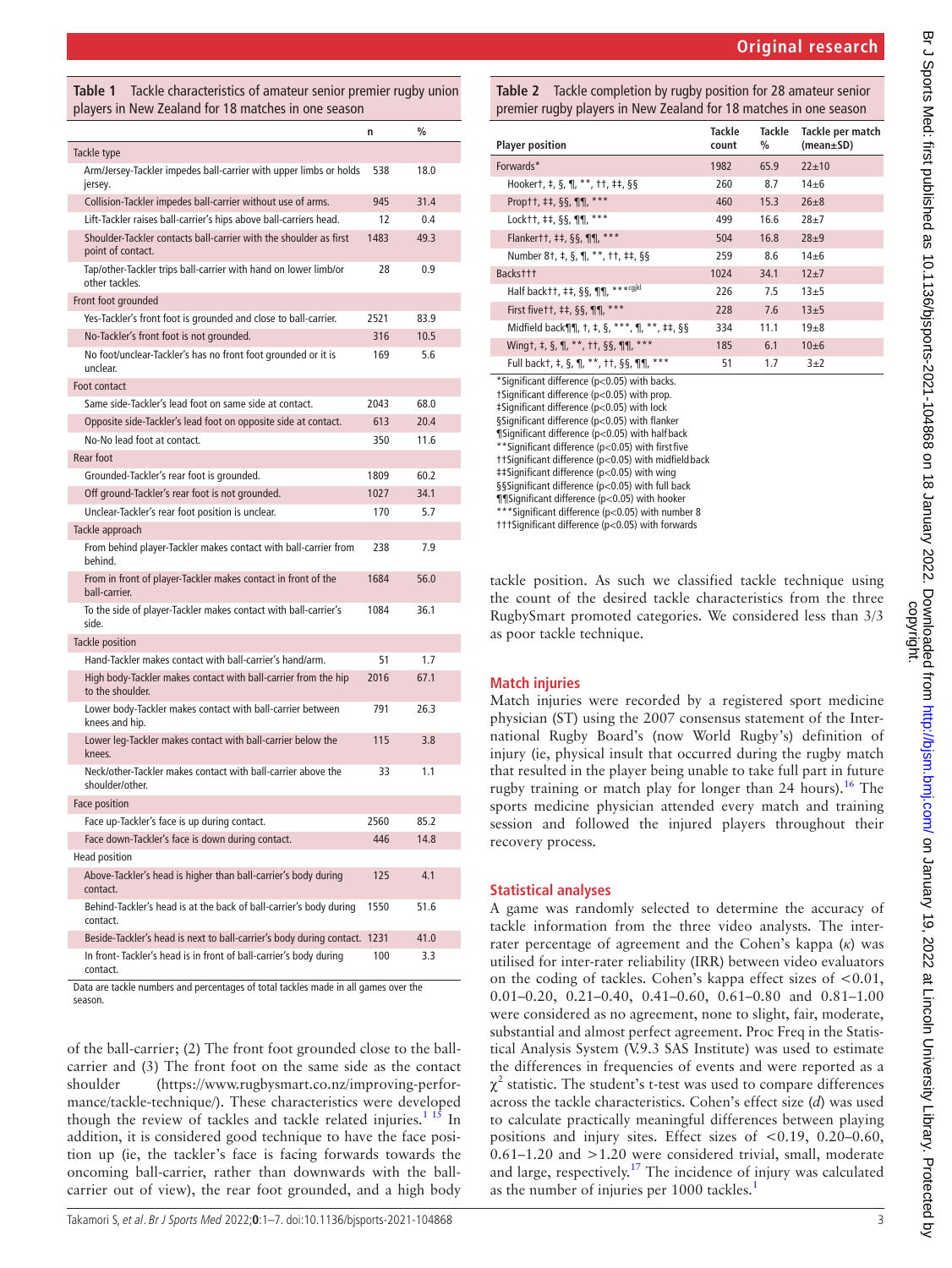<span id="page-3-0"></span>

| Table 3 Tackle characteristic frequencies for each of the tackle types          |                              |                            |                            |                            |                            |                         |
|---------------------------------------------------------------------------------|------------------------------|----------------------------|----------------------------|----------------------------|----------------------------|-------------------------|
|                                                                                 | Shoulder<br>49.3% (1483)     | Collison<br>31.4% (945)    | Arm/ Jersey<br>18% (538)   | Lift<br>$0.4\%$ (12)       | Tap/ other<br>$0.9\%$ (28) | All tackles 100% (3006) |
| RugbySmart: Tackler's head positioned behind or to the side of the ball carrier |                              |                            |                            |                            |                            |                         |
| Behind*                                                                         | 61.7% (915)bce               | 46.5% (439) <sup>ac</sup>  | 34.4% (185) <sup>ab</sup>  | 25.0% (3)                  | 28.6% (8) <sup>a</sup>     | 51.6% (1550)            |
| Beside <sup>*23</sup>                                                           | 28.4% (421) bcde             | 47.0% (444) <sup>ac</sup>  | 63.0% (339) <sup>ab</sup>  | 75.0% (9) <sup>a</sup>     | 64.3% (18) <sup>a</sup>    | 41.0% (1231)            |
| Above <sup>1</sup>                                                              | 4.1% $(61)^c$                | $5.3\%$ (50) <sup>c</sup>  | $2.2\%$ (12) <sup>ab</sup> | $\overline{\phantom{a}}$   | $7.1\%$ (2)                | 4.1% (125)              |
| In front <sup>1</sup>                                                           | 5.8% $(86)^{bc}$             | $1.2\%$ (12) <sup>a</sup>  | $0.4\%$ (2) <sup>a</sup>   | $\overline{\phantom{a}}$   | $\overline{\phantom{a}}$   | 3.3% (100)              |
| RugbySmart: Front foot grounded close to the ball carrier                       |                              |                            |                            |                            |                            |                         |
| Yes*                                                                            | 88.5% (1313) <sup>c</sup>    | 83.7% (791) <sup>c</sup>   | 72.1% (388) <sup>ab</sup>  | $66.6\%$ (8)               | 75.0% (21)                 | 83.9% (2521)            |
| No                                                                              | $9.3\%$ (138) <sup>c</sup>   | 11.3% (107)                | $12.5\%$ (67) <sup>a</sup> | $8.4\%$ (1)                | $10.7\%$ (3)               | 10.5% (316)             |
| No foot/unclear                                                                 | $2.2\%$ (32) <sup>bcde</sup> | 5.0% $(47)^{acde}$         | 15.4% (83) <sup>ab</sup>   | $25.0\%$ (3) <sup>ab</sup> | 14.3% $(4)$ <sup>ab</sup>  | 5.6% (169)              |
| RugbySmart: Front foot on the same side as the contact shoulder                 |                              |                            |                            |                            |                            |                         |
| Front foot on same side at contact*                                             | 73.1% (1084) <sup>bc</sup>   | 62.6% (592) <sup>a</sup>   | 64.3% (346) <sup>a</sup>   | $50.0\%$ (6)               | 53.6% (15)                 | 68.0% (2043)            |
| Front foot on opposite side at contact 19.8% (294) <sup>bc</sup>                |                              | 24.2% (229) <sup>ac</sup>  | 15.1% (81) <sup>ab</sup>   | $8.3\%$ (1)                | 28.6% (8)                  | 20.4% (613)             |
| No lead foot at contact                                                         | 7.1% (105)bcde               | 13.2% (124) <sup>acd</sup> | 20.6% $(111)^{ab}$         | 41.7% $(5)^{ab}$           | $170.8\%$ (5) <sup>a</sup> | 11.6% (350)             |
| Rear foot                                                                       |                              |                            |                            |                            |                            |                         |
| Grounded                                                                        | 63.6% (943) <sup>ce</sup>    | 65.0% (614) <sup>ce</sup>  | 43.7% (235) <sup>ab</sup>  | 75.0% $(9)^e$              | 28.6% $(8)^{acd}$          | 60.2% (1809)            |
| Off ground                                                                      | 34.3% (508) <sup>ce</sup>    | 30.0% (284) <sup>ce</sup>  | 40.7% (219) <sup>ab</sup>  | $\overline{\phantom{0}}$   | 57.1% (16) <sup>a</sup>    | 34.1% (1027)            |
| No foot/unclear                                                                 | $2.1\%$ (32) <sup>bcde</sup> | 5.0% $(47)^{acde}$         | 15.6% $(84)$ <sup>ab</sup> | 25.0% (3) <sup>ab</sup>    | 14.3% $(4)$ <sup>ab</sup>  | 5.7% (170)              |
| Tackle approach                                                                 |                              |                            |                            |                            |                            |                         |
| From in front of player                                                         | 56.4% (837) <sup>bc</sup>    | 65.8% (622) <sup>ace</sup> | 38.7% (208) <sup>abd</sup> | 75.0% $(9)^{ce}$           | 28.6% $(8)^{bd}$           | 56.0% (1684)            |
| To the side of player                                                           | 37.2% (551)bce               | 27.2% (257) <sup>ace</sup> | 47.5% (256) <sup>ab</sup>  | $25.0\%$ (3)               | 60.7% (17) <sup>ab</sup>   | 36.1% (1084)            |
| From behind player                                                              | $6.4\%$ (95) <sup>c</sup>    | $7.0\%$ (66)               | 13.8% (74) <sup>a</sup>    | $-$                        | $10.7\%$ (3)               | 7.9% (238)              |
| <b>Tackle position</b>                                                          |                              |                            |                            |                            |                            |                         |
| Hand                                                                            | $0.2\%$ (3) <sup>bc</sup>    | $0.7\%$ (7) <sup>ac</sup>  | 7.6% (41) <sup>ab</sup>    | $\overline{\phantom{a}}$   | $\overline{\phantom{a}}$   | $1.7\%$ (51)            |
| High body                                                                       | 50.6% (750)bc                | 96.6% (913) <sup>ace</sup> | 63.2% (340) <sup>abe</sup> | 50.0% (6)                  | 25.0% $(7)^{bc}$           | 67.1% (2016)            |
| Lower body                                                                      | 44.5% (660)bce               | $1.0\%$ (9) <sup>acd</sup> | 21.6% (116) <sup>abe</sup> | 41.6% $(5)^{be}$           | 3.6% $(1)^{acd}$           | 26.3% (791)             |
| Lower leg <sup>5</sup>                                                          | 4.6% $(68)^e$                |                            | 5.2% (28)                  | $\overline{\phantom{0}}$   | 67.8% (19) <sup>a</sup>    | 3.8% (115)              |
| <b>Neck</b>                                                                     | $0.1\%$ (2) <sup>bc</sup>    | $0.7\%$ $(7)^a$            | $1.1\%$ (6) <sup>a</sup>   | $\equiv$                   |                            | $0.5\%$ (15)            |
| Other <sup>4</sup>                                                              |                              | $1.0\%$ (9) <sup>d</sup>   | $1.3\%$ (7) <sup>d</sup>   | 8.4% $(1)^{bc}$            | $3.6\%$ (1)                | $0.6\%$ (18)            |
| Face position                                                                   |                              |                            |                            |                            |                            |                         |
| Face up                                                                         | 75.7% (1123)bc               | 98.0% (926) <sup>a</sup>   | 87.9% (473) <sup>a</sup>   | 91.6% (11)                 | 96.4% (27)                 | 85.2% (2560)            |
| Face down                                                                       | 24.3% (360)bce               | $2.0\%$ (19) <sup>ac</sup> | 12.1% $(65)^{ab}$          | $8.4\%$ (1)                | 3.6% $(1)^a$               | 14.8% (446)             |

Data given as percentage of tackles (number of tackles in brackets).

Significant difference (p<0.05) than: (a)=shoulder; (b)=collision; (c)=arm/Jersey; (d)=lift; (e)=tap/other; (1)=beside head position; (2)=front head position; (3)=above head position; (4)=lower Leg tackle position; (5)=other tackle position.

\*Method prescribed by RugbySmart.

#### **IRR of tackle data extraction**

The level of agreement (accuracy) between the three video analysts for classification of the tackle information was high (from 92% to 94% for the 28 tackle characteristic items). The Cohen's kappa coefficients indicated substantial and acceptable IRR (*κ*=0.75–0.80).

#### **RESULTS**

#### **Tackle types and technique characteristics**

In the 18 matches, 28 players completed a combined total of 3006 tackles (see [table](#page-2-1) 2). Forwards completed significantly more tackles than backs (1982 vs 1024;  $\chi^2_{(1)}$ =305.3; p<0.0001), with flankers, locks and props completing nearly half (48.7%) of the total tackles made.

#### **Tackle type**

The most common tackle types were the shoulder (49.3%) and the collision tackle (31.4%) (see [table](#page-3-0) 3). The shoulder tackle also had the highest frequency of two out of the three good tackle characteristics promoted by RugbySmart (ie, front foot grounded and on the same side as contact).

#### **Tackle completion**

The flanker recorded the highest number of tackles for the forwards (n=504; 16.8%) and the midfield back recorded the highest number of tackles for the backs (n=334; 11.1%) over the duration of the study (see [table](#page-2-1) 2). There were more tackles recorded for the flanker than the hooker  $(\chi^2_{(1)}=77.9; p<0.0001)$ and number 8  $(\chi^2_{(1)}=78.7; p<0.0001)$ . In the backs there were more tackles recorded for the midfield back than the halfback  $(\chi^2_{(1)} = 20.8; \, p < 0.0001)$ , wing  $(\chi^2_{(1)} = 42.8; \, p < 0.0001)$  and fullback  $\left(\chi^2_{(1)}=208.0; p<0.0001\right)$ . Over the duration of the study forwards recorded more tackles than backs (1982 vs 1024;  $\chi^2$ <sub>(1)</sub>=305.3; p<0.0001).

#### **Tackle technique characteristics**

The majority (92.6%) of tackles that were recorded had the tackler's head in the RugbySmart recommended position (behind the tackler-51.6%; beside the tackler-41.0%). Over the study there was an observable difference that the tackler's head position was beside (41.0%) the ball-carrier more often than when compared with being in front (3.3%;  $t_{(2)}=11.5$ ; p=0.0075; *d*=6.64) or above (4.1%;  $t_{0} = 3.2$ ; p=0.0514; *d*=1.57) the ball-carrier for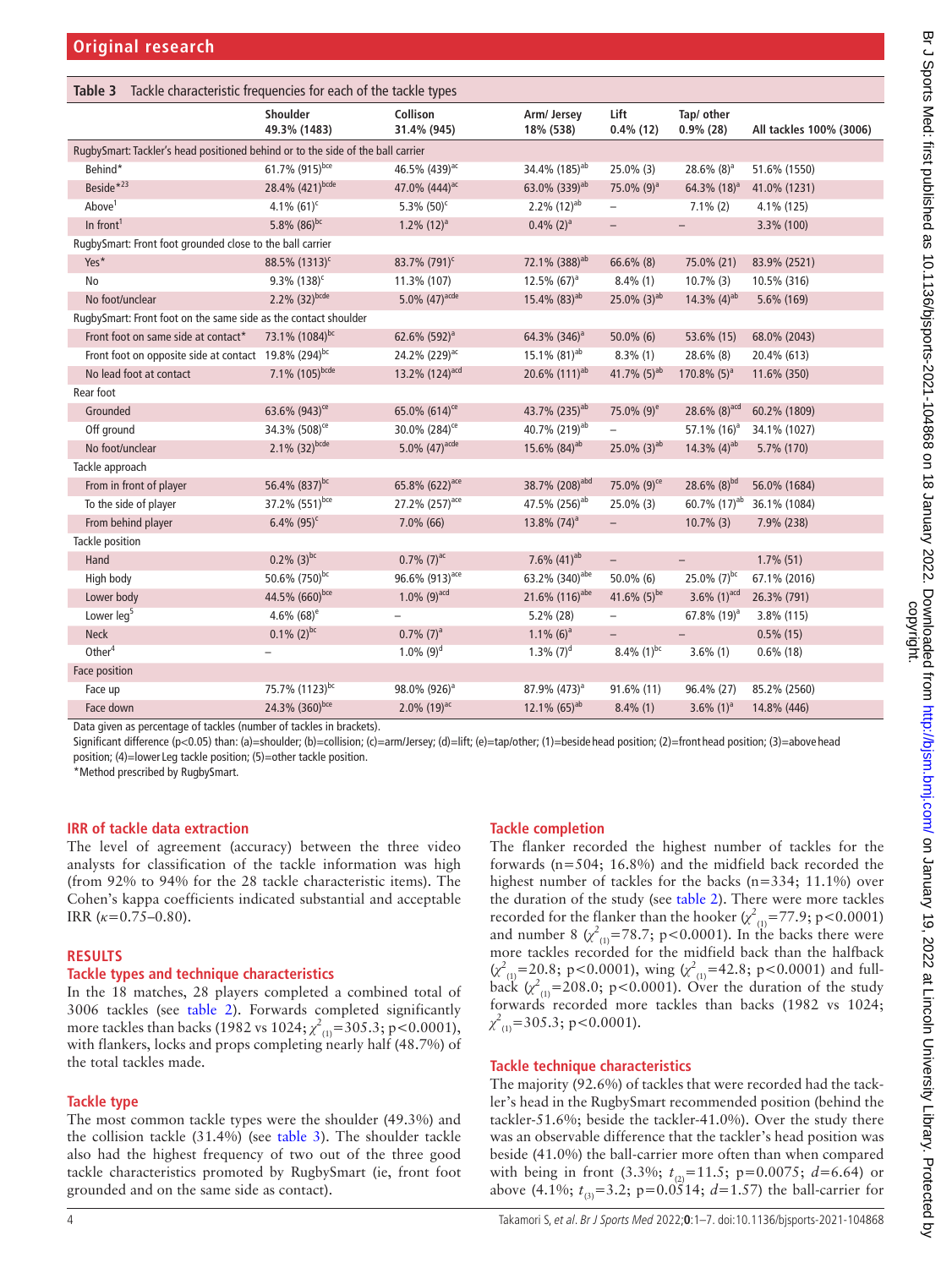<span id="page-4-0"></span>**Table 4** The number of tackles with characteristics of a good tackle as promoted by RugbySmart

|                                                                                      | n                      | $\frac{0}{0}$ |  |  |
|--------------------------------------------------------------------------------------|------------------------|---------------|--|--|
| Tackles made with 1/3 advised good tackle characteristics                            |                        |               |  |  |
| <sup>a</sup> front foot grounded                                                     | 2,521234567            | 83.8          |  |  |
| <sup>b</sup> front foot same side                                                    | 2,04313457             | 67.9          |  |  |
| <sup>c</sup> head behind/beside                                                      | 2,781124567            | 92.5          |  |  |
| Tackles made with 2/3 advised good tackle characteristics                            |                        |               |  |  |
| a+b front foot grounded+front foot same side                                         | 1,846 <sup>1235</sup>  | 61.4          |  |  |
| a <sup>+c</sup> front foot grounded+head behind/beside                               | 2,367123467            | 78.7          |  |  |
| b+c front foot same side+head behind/beside                                          | 1.9211357              | 63.9          |  |  |
| Tackles made with 3/3 advised good tackle characteristics                            |                        |               |  |  |
| a+b+c front foot grounded+front foot same side+head<br>behind/beside                 | 1,741 <sup>12356</sup> | 57.9          |  |  |
| Significant difference (p<0.05) than (1)=a; (2)=b; (3)=c; (4)=a+b; (5)=a+c; (6)=b+c; |                        |               |  |  |

 $(7) = a + b + c$ .

all tackle types (see [table](#page-3-0) 3). There was a noticeable difference that the tacklers head was behind the ball-carrier more often in the shoulder tackle ( $n=915$ ) than in the collision ( $n=439$ ;  $\chi^2_{(1)}$ =24.1; p<0.0001) and arm/jersey (n=185;  $\chi^2_{(1)}$ =54.1; p<0.0001) tackle situations. The front foot was more commonly seen grounded close to the ball-carrier in the shoulder tackle (n=1313) than the collision (n=945;  $\chi^2_{(1)}$ =9.1; p=0.0025) and arm/jersey (n=538;  $\chi^2_{(1)}$ =4.3; p=0.0380) tackle type. More tackles were approached from the front of the player in the shoulder tackle (n=837) than the collision (n=622;  $\chi^2_{(1)}=8.5$ ; p=0.0036) and arm/jersey (n=208;  $\chi^2_{(1)}$ =24.1; p<0.0001) tackle types. The tackle position occurred on the high body position more often in the collision (n=913) tackle type than the shoulder (n=750;  $\chi^2_{(1)}$ =178.6; p<0.0001), arm/jersey  $(n=340; \chi^2_{(1)}=11.7; p=0.0006)$  and tap/other  $(n=7; \chi^2_{(1)}=14.8;$ p=0.0001) tackle positions.

More than half (57.9%) of the tackles recorded showed three of the RugbySmart desired techniques (see [table](#page-4-0) 4). More tackles were recorded with the front foot grounded and head behind/beside (n=2367; 78.7%) when compared with front foot grounded and front foot same side (n=1846; 61.4%;  $\chi^2_{(1)}$ =104.3; p=0.0001) and front foot grounded and front foot same side and head behind/beside (n=1741; 57.9%;  $\chi^2_{(1)}$ =24.1; p<0.0001).

#### **Tackle related injuries**

Only six injuries (see [table](#page-4-1) 5) occurred because of the tackle (2.0 per 1000 tackles): two sport-related concussions (ie, sportoriginated brain injuries;  $SOBI$ <sup>[18](#page-6-14)</sup> (0.7 per 1000 tackles), two knee injuries (0.7 per 1000 tackles), one brachial plexus/stinger (0.3 per 1000 tackles) and one shoulder injury (0.3 per 1000 tackles). Given the low number of injuries, the intended analyses by tackle characteristics could not be performed with adequate power.

All injuries occurred during shoulder tackles where the players had their front foot grounded. All but one of the injuries involved the rear foot being grounded, with the tackle approach from in front of the player. All but one of the injuries involved a high body tackle position. Four of the tackles involved a face up position.

The most variations in the tackle technique that was observed were in the head position (three behind, then one each for above, beside and in front) and the foot contact (three lead foot on opposite side at contact, two lead foot on same side at contact and one no lead foot at contact). This meant that four of the six

<span id="page-4-1"></span>**Table 5** Tackle characteristics for the six tackle-related injuries during the 18 matches in one season

|                                                                                    | Tackle injury ID |                |              |   |                |                |
|------------------------------------------------------------------------------------|------------------|----------------|--------------|---|----------------|----------------|
| <b>Tackle characteristic</b>                                                       | 1                | $\overline{2}$ | 3            | 4 | 5              | 6              |
| Tackle rating according to RugbySmart<br>(desired technique where poor is<3/3)     | $\overline{2}$   | $\mathbf{1}$   | $\mathbf{1}$ | 3 | $\overline{3}$ | $\overline{2}$ |
| RugbySmart: Tackler's head positioned behind<br>or to the side of the ball carrier |                  |                |              |   |                |                |
| Behind*                                                                            | X                |                |              | X |                | X              |
| Beside*                                                                            |                  |                |              |   | X              |                |
| Above                                                                              |                  | X              |              |   |                |                |
| In front                                                                           |                  |                | X            |   |                |                |
| RugbySmart: Front foot Grounded close to the<br>ball carrier                       |                  |                |              |   |                |                |
| Yes*                                                                               | X                | Χ              | Χ            | X | X              | Χ              |
| <b>No</b>                                                                          |                  |                |              |   |                |                |
| No foot/unclear                                                                    |                  |                |              |   |                |                |
| RugbySmart: Front foot on the same side as<br>the contact shoulder                 |                  |                |              |   |                |                |
| Front foot on same side at contact*                                                |                  |                |              | X | X              |                |
| Front foot on opposite side at contact                                             | X                | X              |              |   |                | X              |
| No lead foot at contact                                                            |                  |                | X            |   |                |                |
| Rear foot                                                                          |                  |                |              |   |                |                |
| Grounded                                                                           |                  | X              | X            | X | X              | X              |
| Off ground                                                                         | X                |                |              |   |                |                |
| Tackle approach                                                                    |                  |                |              |   |                |                |
| From in front of player                                                            |                  | X              | X            | X | X              | X              |
| To the side of player                                                              | X                |                |              |   |                |                |
| From behind player                                                                 |                  |                |              |   |                |                |
| Tackle position                                                                    |                  |                |              |   |                |                |
| Hand                                                                               |                  |                |              |   |                |                |
| High body                                                                          | X                | Χ              |              | X | X              | Χ              |
| Lower body                                                                         |                  |                | X            |   |                |                |
| Lower leg                                                                          |                  |                |              |   |                |                |
| Neck/other                                                                         |                  |                |              |   |                |                |
| Face position                                                                      |                  |                |              |   |                |                |
| Face up                                                                            | X                |                |              | X | X              | X              |
| Face down                                                                          |                  | X              | X            |   |                |                |
| Tackle type                                                                        |                  |                |              |   |                |                |
| Shoulder                                                                           | X                | X              | X            | X | X              | X              |
| Arm/jersey                                                                         |                  |                |              |   |                |                |
| Collision                                                                          |                  |                |              |   |                |                |
| Lift                                                                               |                  |                |              |   |                |                |
| Tap/other                                                                          |                  |                |              |   |                |                |

\*indicates a desired tackle characteristic as indicated by the RugbySmart programme.

injuries involved the head positioned behind or to the side of the ball-carrier as promoted by RugbySmart. Only two of the six injuries involved the lead foot on the same side at contact as promoted by RugbySmart. Two of the injuries occurred despite the tackles showing 3/3 of the desired tackle characteristics promoted by RugbySmart.

#### **DISCUSSION**

Tackling is the most common match event in Rugby Union<sup>[19](#page-6-15)</sup> and is responsible for the most injuries. $19$  This is the first study to investigate whether players were performing the recommended 'safe tackle technique' proposed by NZR's RugbySmart programme during a season of competition. This study has found in a cohort of senior club based amateur rugby players: (1) forwards complete more tackles than backs; (2) shoulder tackles were the most prevalent tackle; (3) good tackle technique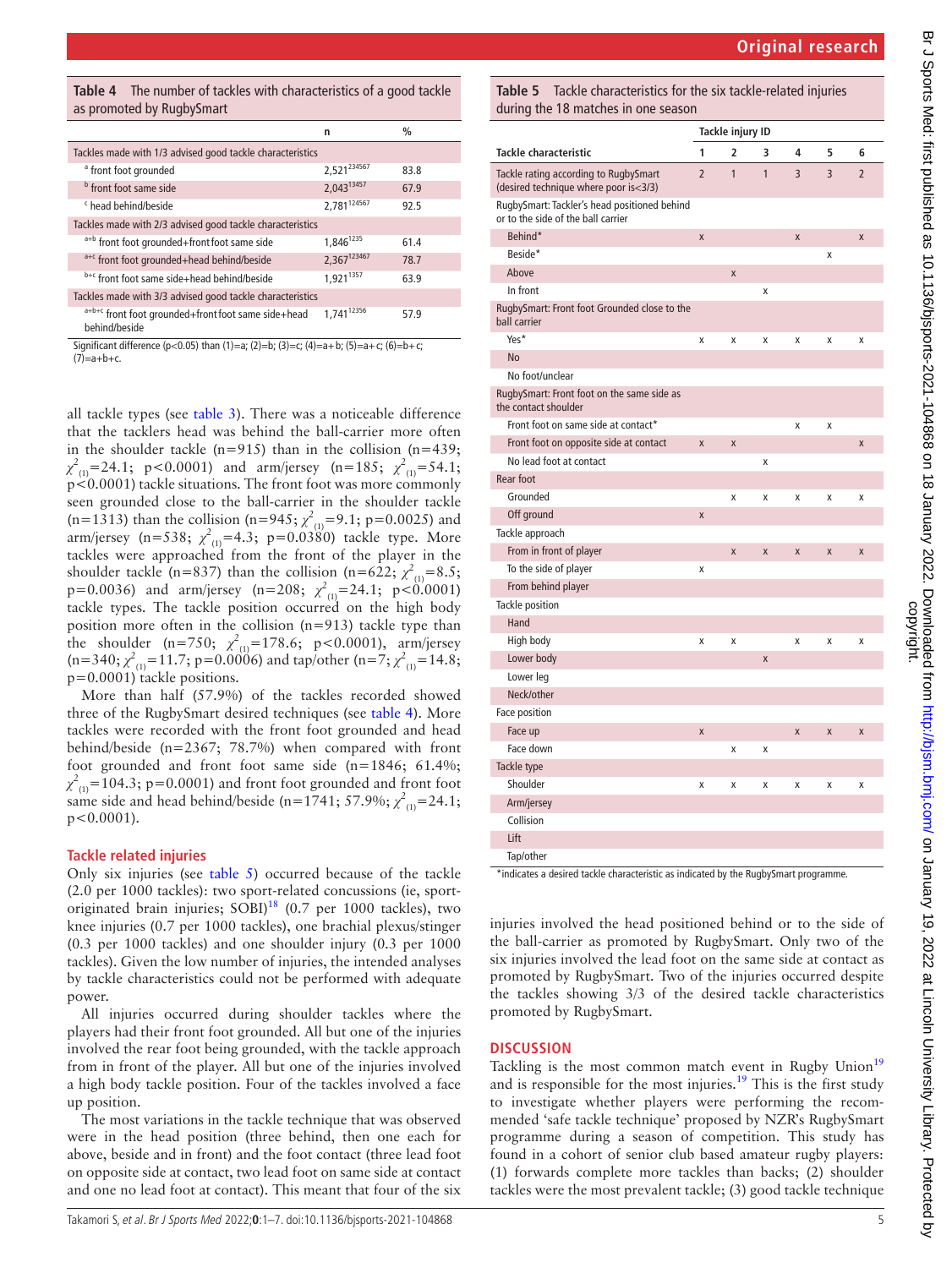as promoted by RugbySmart was shown in just over half of all tackles and (4) even when good tackle technique was followed injury could still occur.

#### **Tackle completion**

Similar to previous research, $^{20}$  $^{20}$  $^{20}$  significantly more tackles were completed by forwards compared with backs, particularly props, locks and flankers. This additional contact demand by these players should be considered by strength, conditioning and coaching staff in weekly contact training sessions. The tackle load found in our players (167/match), was lower than English premiership players  $(221/match)$ ,<sup>19</sup> but remains a considerable part of the game and requires appropriate training, conditioning and coaching.

#### **Tackle technique characteristics**

The results of this study indicate the importance of head positioning in the tackle with 7.4% of tacklers using nonrecommended head positioning (ie, head 'above' or 'in front' during tackle). Putting the head to the side or behind the ballcarrier helps to align the shoulders and legs for an effective tackle and reduces the likelihood of any heavy contact to the head. As two of the six tackle-related injuries occurred despite the RugbySmart's preferred characteristics being performed, further technique analysis is needed to determine what techniques reduce risk of injury during tackles. For example, in all six tackle injuries, the front foot was grounded and close to the ball-carrier which is a characteristic of the desired tackle technique as promoted by RugbySmart and yet resulted in injury ([table](#page-4-1) 5). Having the front foot grounded and close to the ballcarrier is thought to help square-up the tackler's body to the ball-carrier and allow for a strong position to drive with the leg during the tackle.<sup>[11](#page-6-17)</sup> It may be, that having the tackler's front foot grounded close to the ball-carrier is less important than other tackle characteristics in reducing injury (ie, creating efficient forward momentum by producing strong leg drive into the tackle to counter the ball-carriers momentum, avoiding the ballcarriers fend etc). However, this will remain speculative until further research on large numbers of tackle scenarios along with subsequent injury rates can be completed.

Our results indicated the shoulder tackle was the most prevalent tackle made (49.3%), however, previous research in similarlevel players found that the shoulder tackle was secondary  $(35.4\%)$  to the smother or collision tackle  $(36.3\%)$ .<sup>13</sup> It has been established that the shoulder tackle is the most effective at decreasing the chances of an offload and/or tackle break by the ball-carrier<sup>2</sup> and is also the least likely tackle type to result in injury<sup>[13](#page-6-10)</sup> which may explain the lower injury rate in our players. Our players approached the tackle from in front of the ballcarrier 56% of the time, which is considerably less than previ-ously reported (36%),<sup>[21](#page-6-18)</sup> however, van Rooyen et al collected data on teams playing in the Six Nations Championship which is composed of international players in a higher level of competition and therefore may not be directly comparable. In addition, van Rooyen *et al* had a separate category for tackles made at a slight angle somewhere between front on and side on (labelled oblique tackle approach) which was not a category used in the current study, and again not directly comparable.

# **Tackle-related injuries**

Previous research has indicated that poor tackle technique is a major risk factor for injury.[8 22 23](#page-6-19) The unusually low number of injuries per tackle found in this study (2.0 per 1000 tackles)

is at odds with previous research. For example, McIntosh *et al* reported 10 injuries per 1000 tackles in senior men's grade rugby union players, which increased to 15 injuries per 1000 tackles in Super Rugby and international-level players. Previous research has also reported that elite players are more likely to be higher skilled at tackling and execute more effective and safer tackles than younger less skilled players.<sup>13</sup> In addition, elite players tend to complete more multiplayer tackles which may reduce the injury risk for the tackler compared with single player tackles.

We postulate that the low injury prevalence in the players in this study, compared with international studies, may be associated with prior RugbySmart education and player experience. Almost all (26/28 or 93%) the players in this study had been involved in higher levels of rugby competition throughout their lives (ie, were selected for higher-level representative teams). This would increase the player's exposure to more qualified and experienced coaches and aid in their tackling efficiency. Being exposed to quality coaches over a long period of time probably improved player skill-level in all facets of the game including tackle technique. The RugbySmart programme may have helped to improve coaches' knowledge and awareness around injury prevention and has resulted in improved player tackling technique over the years leading to fewer tackle-related injuries being recorded. The coaches of the team in this study followed the teaching principles of the RugbySmart programme with a major emphasis on safety first. Countries without such education programmes show a higher injury prevalence occurring during the tackle phase of the game of rugby union.<sup>[9](#page-6-7)</sup> In such countries without formal rugby education programmes like RugbySmart (eg, Japan), coaches rely on their own personal experience and knowledge of the tackle technique.

Out of 3006 coded tackles over the 2017 season, only two resulted in SOBIs (0.7 per 1000 tackle events). Estimating the incidence of SOBI from this data indicates the players in this study had a relatively low incidence of SOBI during matches (3.6/1000 player-hours). Recent research suggests the incidence of SOBI in rugby players is higher for elite men (4.6 per 1000 match-hours) $^{24}$  elite world cup women (6.2 per 1000 match-hours),<sup>25</sup> professional premier (8.9 per 1000 player-hours),<sup>[26](#page-6-22)</sup> and amateur domestic women (16.1 per 1000 match-hours). $27$ The reduced SOBI incidence in the New Zealand players in this study may be due to lower fatigue and subsequently maintained technical skill during matches, better tackle technique or possibly better decision making. Further research is required to understand these relationships.

This study analysed tackles during a season of rugby in senior club-based amateur players. Many of these players had a high level of training and rugby coaching and had played at representative level, therefore, the results of this study may not be representative of lower levels of playing ability. Technical skills in team sports (ie, tackling) are also influenced by many other factors such as quality of opposition, area on the field, time in a match etc, $^{28}$  $^{28}$  $^{28}$  therefore, the results of this tackle study must be considered with other game performance demands on players. Finally, rugby is a complex, fast-moving, confrontational game and not all collisions occur at the tackle, therefore a number of contact and collision characteristics (those not related to the tackle) were not considered in this study.

# **CONCLUSION**

As only 57.9% of tackles were performed with RugbySmart head and foot positions, further research and education regarding tackle technique recommendations are needed. Given 32% of